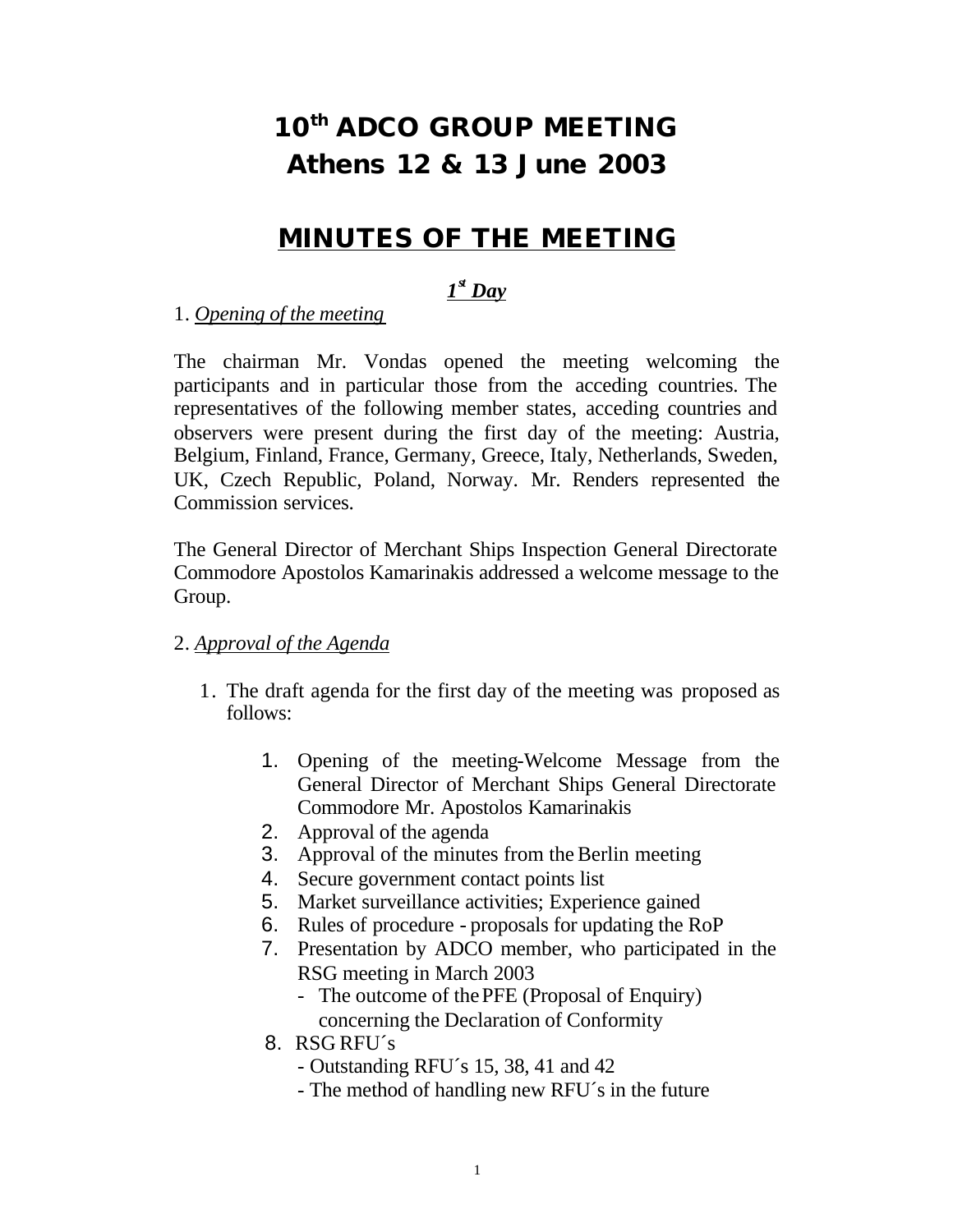- 9. The common checklist for market surveillance State of play
- 10. Regulations to be followed in relation to navigation lights arrangement
- 11. Procedure for issuance of the Country Code/Manufacturers Identification Code
- 12. Update on the amendment of the Directive (Trialogue results)
- 13. Declaration of Conformity Form Amendment Proposals
- 14. Any other business
- 15. Closing remarks and issues to be carried forward to second day meeting
- 2. The chairman asked for comments regarding the draft agenda, thanking Mr. Schmidt, Mr. Wilenius and Mr. Renders for their assistance in its preparation.
- 3. Sweden proposed under agenda Item No 7, to delete the indent regarding the PFE since there was not any such PFE and the matter could be covered under agenda item 13.
- 4. Mr. Renders (EC) proposed Item No7 to be transferred to the  $2<sup>nd</sup>$ day, when the RSG Chairman would attend, since the ADCO Member present at the last RSG meeting was Portugal, not represented at this meeting. He also proposed Item No12, due to its informative content, to be transferred to the  $2<sup>nd</sup>$  day when also participants from the industry would be present.
- 5. Finland agreed Item No7 to be transferred to the  $2<sup>nd</sup>$  day but asked Mr. Renders, who attended the last RSG Meeting, to give a brief presentation on how he perceived this meeting.
- 6. Mr. Renders suggested that the issue raised by Norway regarding the certification of craft with a hull length of less than 12.0 m using Modules B+C be discussed under Item 14.
- 7. The chairman proposed that the comment raised by Norway could be discussed under Item No5.
- 8. In conclusion all the members approved the following agenda for the  $1<sup>s</sup>$  day of the meeting:
	- 1. Opening of the meeting-Welcome Message from the General Director of Merchant Ships General Directorate Commodore Mr. Apostolos Kamarinakis
	- 2. Approval of the agenda
	- 3. Approval of the minutes from the Berlin meeting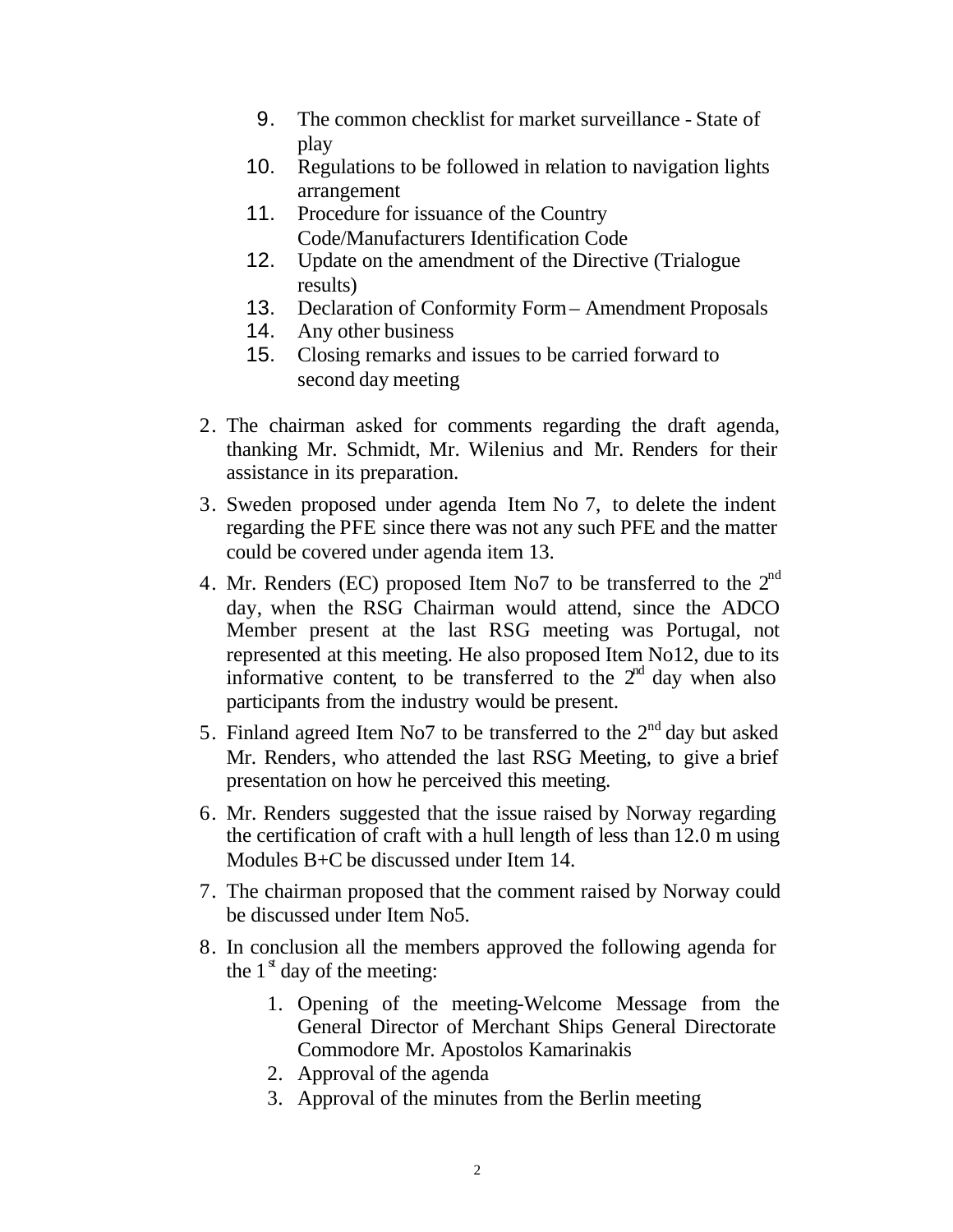- 4. Secure government contact points list
- 5. Market surveillance activities; Experience gained
- 6. Rules of procedure proposals for updating the RoP
- 7. Presenta tion by EC representative, who attended the RSG meeting in March 2003
- 8. RSG RFU´s
	- Outstanding RFU´s 15, 38, 41 and 42
	- The method of handling new RFU´s in the future
- 9. The common checklist for market surveillance State of play
- 10. Regulations to be followed in relation to navigation lights arrangement
- 11. Procedure for issuance of the Country Code/Manufacturers Identification Code
- 12. Declaration of Conformity Form Amendment Proposals
- 13. Any other business
- 14. Closing remarks and issues to be carried forward to second day meeting
- 3. *Approval of the minutes from the Berlin meeting*
	- 1. The minutes of the  $9<sup>th</sup>$  ADCO Group meeting which took place in Berlin on 15 and 16 October 2002 were approved.

#### 4. *Secure government contact points list*

- 1. The chairman pointed out that the last ADCO Members Contact List was edited on 23-01-2003 and asked participants to indicate to the Secretariat any changes in order to include them in the updated edition of the List.
- 2. The Netherlands considered that correspondence through e-mail is preferable and in this respect proposed to the chairman to send a letter to all members requesting them to provide their e-mail addresses.
- 3. The chairman proposed that such action should be taken by the EC, which constantly updates the contact list, which was accepted by all participants.
- 5. *Market surveillance activities; Experience gained* 
	- 1. Norway explained that some manufacturers of craft with a hull length of less than 12m provide certificates for their craft using modules B+C and asked whether the use of modules other than Modules A or Aa was legal under the current Directive 94/25/EC.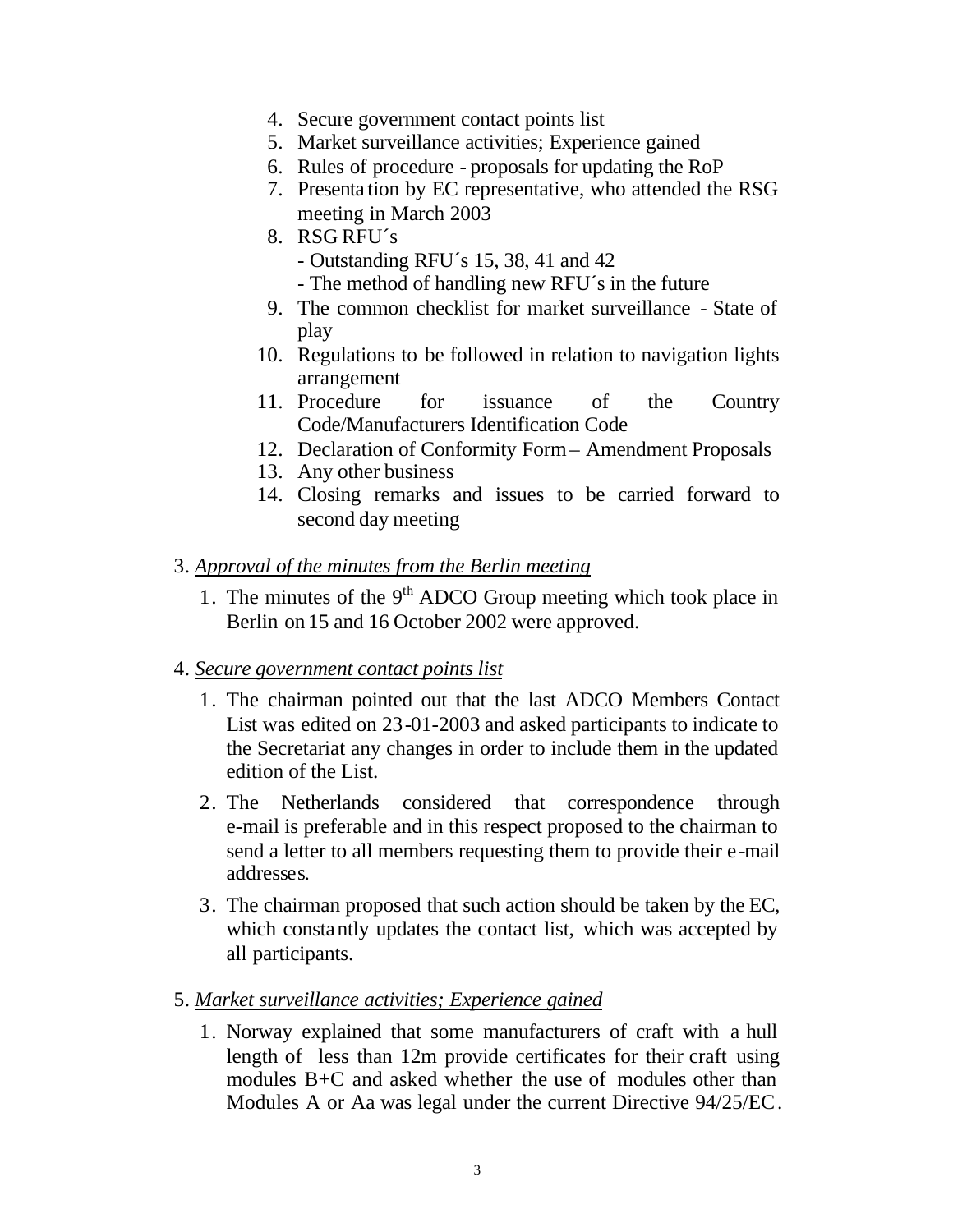If not then legal measures should be taken. In the future, when the amended directive comes into force this procedure will be legal but at present it seems illegal, since it violates the requirements of the existing directive.

- 2. Netherlands gave an example about a recreational craft manual with list of contents only in Dutch language and remaining pages in English language.
- 3. UK said that it is not possible to use any other conformity assessment module than module A or Aa for craft with Lh less than 12.0 m until  $1<sup>st</sup>$  January of 2005, when the amended RCD Directive will come into force.
- 4. Italy mentioned that measures must be taken to avoid noncompliant practices.
- 5. Finland pointed out that the name/title of manufacturer, Notified Body, etc. mentioned in the discussion on this subject should not be included in the minutes taking into consideration that the Rules of Procedure provide that the minutes should be public.
- 6. The chairman agreed with Finland's comment and said that no names will be mentioned in the minutes.
- 7. Mr. Renders suggested that a general comment be included in the minutes, to reflect the concern of market surveillance authorities that some manufacturers and/or notified bodies are issuing certificates/manuals not in conformity with 94/25/EC Directive. He mentioned that a special site in the CIRCA web page with restricted access for ADCO member-states only could be created to include specific information about such manufacturers/notified bodies.
- 8. Germany pointed out that sensitive items could be included in the minutes of the meeting but without mentioning any name.
- 9. UK agreed with Germany as well as with the EC proposal for the restricted area of the CIRCA web page in which sensitive and detailed information could be included as a tool for ADCO Member States.
- 10. Netherlands said that during the  $2<sup>nd</sup>$  day of the meeting the RSG Chairman should be informed on the outcome of the discussion on this issue.
- 11.The chairman agreed with Netherlands' last comment and said that today's discussion about this problem should be reported upon to the industry attendees in general terms.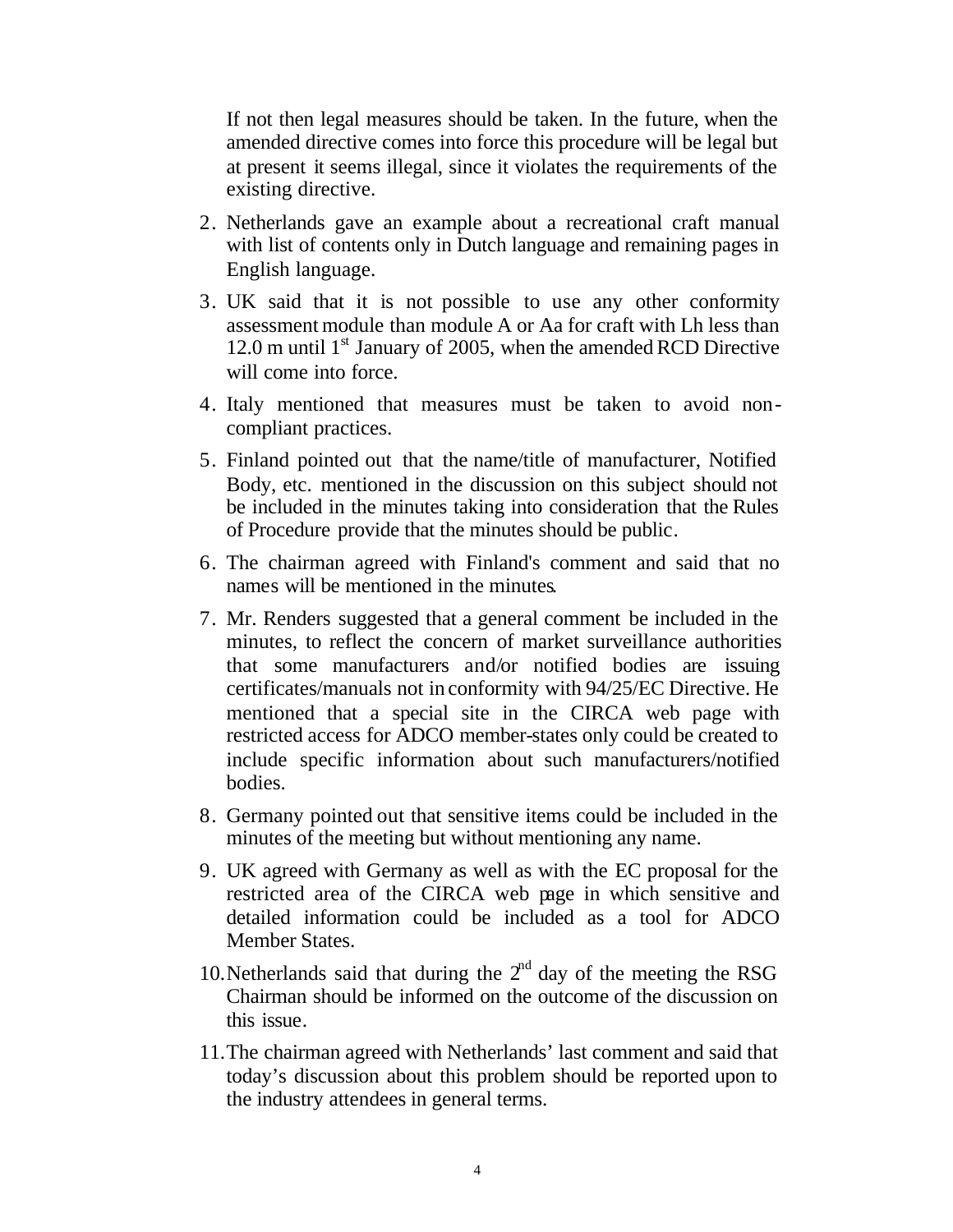- 12.Norway mentioned that in addition to the illegal practice as regards the certification process, there was also the problem of additional invoicing for the issuance of non-mandatory certificates and that in this respect additional legal measures should be taken.
- 13.Finland said that if any such problem/ille gality was found the responsible state authorities must be informed formally in writing.
- 14.Germany referred to the problems experienced with some notified bodies and mentioned that they had written to the Commission asking some clarification about the issue. Germany however was not satisfied with the reply received from the Commission services and asked why the Commission is not taking measures to counter these problems.
- 15.The EC representative did not accept Germany's comments, indicating that the written questions by Germany were of a very general nature, which deserved only to be answered in a similar way. In addition, Mr. Renders pointed out that to his knowledge only the EC and Netherlands so far had taken real measures to counter problems related to non-compliant activities by notified bodies. He urged Germany to demonstrate their willingness to take similar actions in the specific case referred to by Norway, considering that the boat manufacturer involved is established in Germany. The representative of Germany admitted that the issue was politically very sensitive and that therefore possibilities for taking corrective actions against the manufacturer were very limited.
- 16.UK noted that UK's Notified Body ceased providing services due to the strict relevant regulations of UK, the unfair competition between Notified Bodies and the difference of relevant accreditation and notification procedures between Member States.
- 17.Netherlands said that discussion should not be in general terms but specific details should be put on the table.
- 18.Germany agreed that specific details should be discussed.
- 19.Mr. Renders mentioned that this was a general, horizontal problem and stated that in case a certificate/manual is not in compliance with the Directive, then appropriate measures should be taken in accordance with the requirements of the Directive.
- 20.The chairman concluded that in accordance with the existing Directive's requirements only Modules A and Aa could be used for craft with Lh less than 12.0 m and that RSG Chairman should be informed accordingly without mentioning any specific names of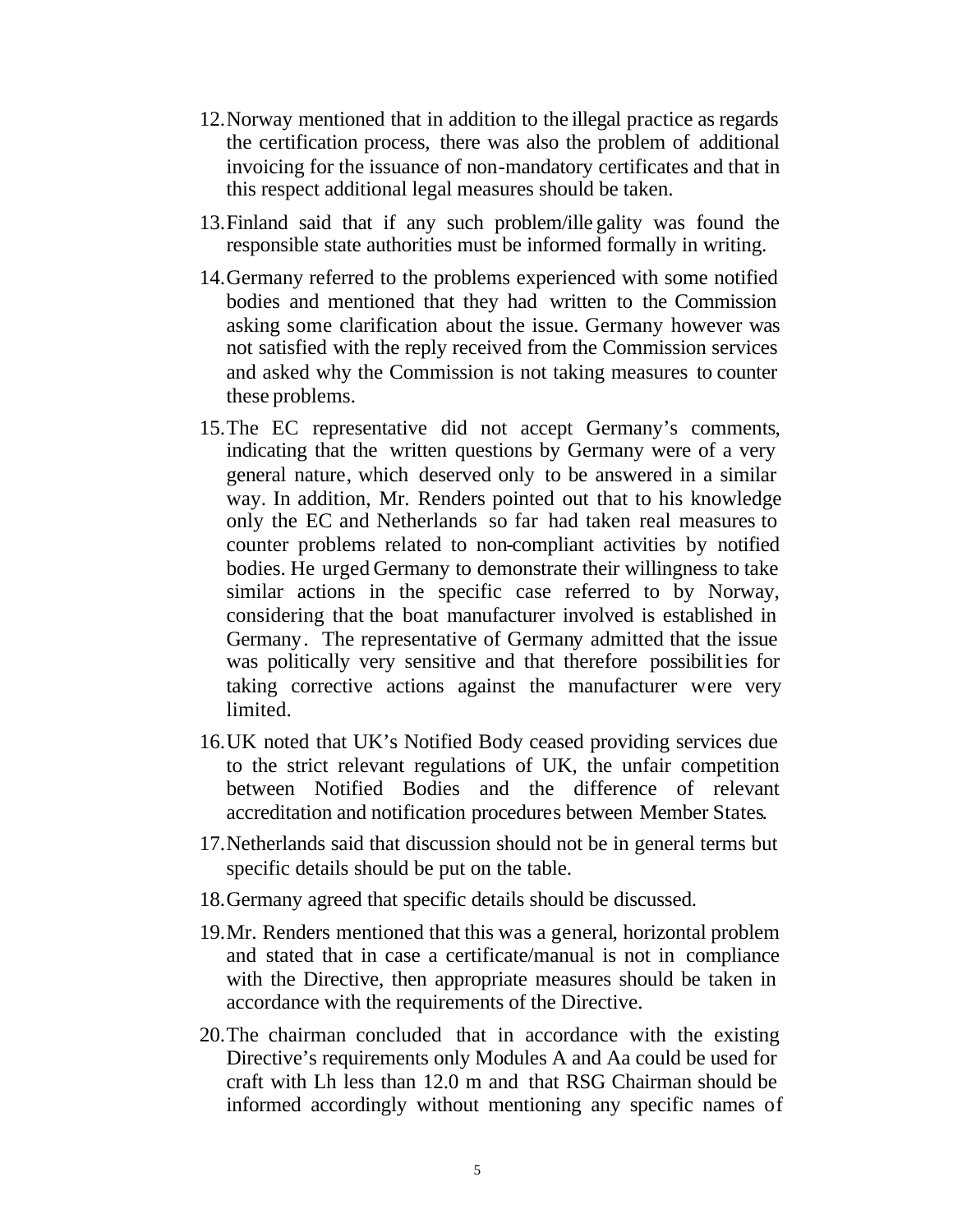the parties involved. He added that if the competent authorities of a Member-State experience irregularities in the certification procedure with regard to Directive 94/25/EC then appropriate actions should be taken immediately.

#### 6. *Rules of procedure-proposals for updating the RoP*

- 1. The chairman opened the discussion by asking the EC representative whether the amended RoP of the Standing Committee have any impact on the ADCO Group's RoP.
- 2. Mr. Renders explained that there was no significant impact, but considered that an amendment is required in the ADCO Group's RoP so as to permit representatives of Candidate Member States to participate in the  $1<sup>st</sup>$  day of the ADCO meetings.
- 3. The chairman asked whether according to Article 7 of the amended RoP of the Standing Committee the ADCO Group could be considered as a working group which should be chaired by EC.
- 4. Mr. Renders confirmed this is not the case.
- 5. Finland proposed the following text to be added at the end of the footnote of the 1<sup>st</sup> page of ADCO Group RoP: "and Candidate Countries".
- 6. The chairman asked whether the 10 countries should be considered as "Candidate" or "Acceding Countries".
- 7. EC clarified that the new 10 countries were considered as "Acceding Countries" out of the 13 "Candidate Countries" and considered the Finish proposal acceptable.
- 8. UK claimed that it might be too early for the Candidate Countries to attend such meetings.
- 9. Germany proposed that the present procedure of rotating chairmanship of the ADCO Group meetings to be changed and be done on voluntary basis in one or two years intervals.
- 10.UK was happy with Germany's proposal, however pointed out that this is difficult for UK since there are also other similar groups to which UK has the chairmanship. So for UK present procedure is more functional.
- 11.The chairman pointed out that chairmanship is associated with the place of the ADCO Group meeting.
- 12.Italy said that there was no problem for Italy to organise and chair the next ADCO Group meeting.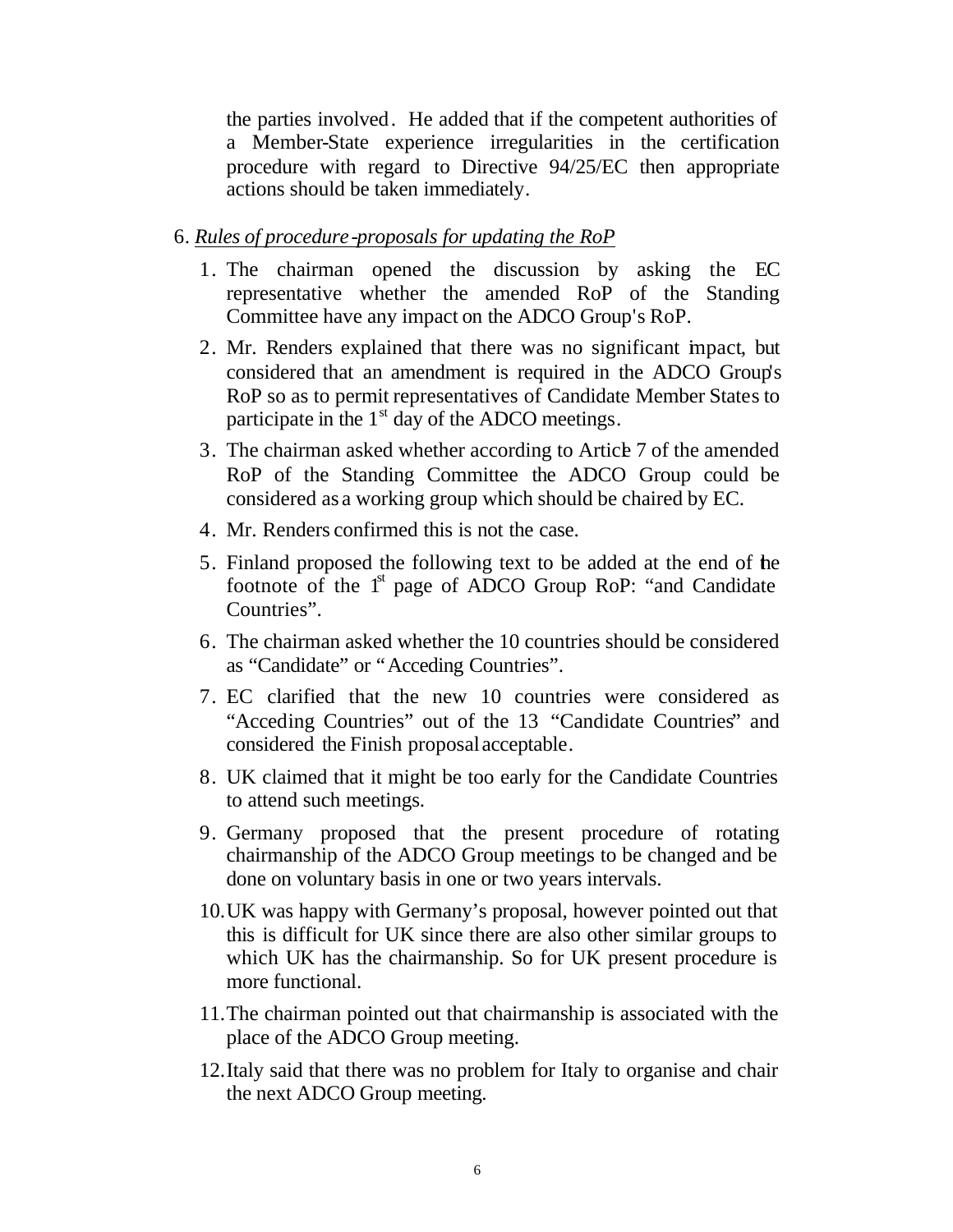- 13.Finland thought that a permanent professional secretary of ADCO Group might be a good solution in order every chairman to be assisted on his work.
- 14.The chairman said that the above proposal is very valuable.
- 15.Germany proposed the preparation of the meeting to be divided in two parts; the  $1<sup>st</sup>$  part to be the chairmanship, held on voluntary basis, and the  $2<sup>nd</sup>$  part the organising of the meeting, by the Member State having the EU Presidency.
- 16.Finland added that regarding the proposal for the permanent professional secretary the biggest problem was financial, since it would be very difficult to solve this problem.
- 17.The chairman said that proposals for updating ADCO Group RoP should aim to improving any identified loopholes in the existing system. He a lso agreed with Finland that the big problem was the financial since ADCO Group is an informal group and there are no formal procedures covering financial requirements.
- 18.The EC representative considered that in accordance with the ADCO Group's RoP there is flexibility regarding the place of ADCO Group meeting.
- 19.UK proposed the ADCO Group meetings to be held twice a year, one in Brussels immediately after Standing Committee meeting and the other in the country that had the EU presidency the previous semester.
- 20.Sweden mentioned that it would be a problem if the chairman is from a country different to the one hosting the meeting, and agreed to the existing procedures on this aspect.
- 21.UK pointed out that if the meeting were to be held in Brussels, it would benefit from interpretation and other functional facilities.
- 22.The EC representative clarified that if no country offers to organise an ADCO Group meeting, then the EC could only host the meeting; but no guarantee can be given regarding interpretation except if this meeting is taking place the same date with Standing Committee meeting.
- 23.The chairman pointed out that in the future the procedure of EU Presidency may also change.
- 24.The Netherlands asked about the reaction of the ADCO Group whether a country not belonging to the EU, e.g Norway, should not also organise an ADCO Group meeting.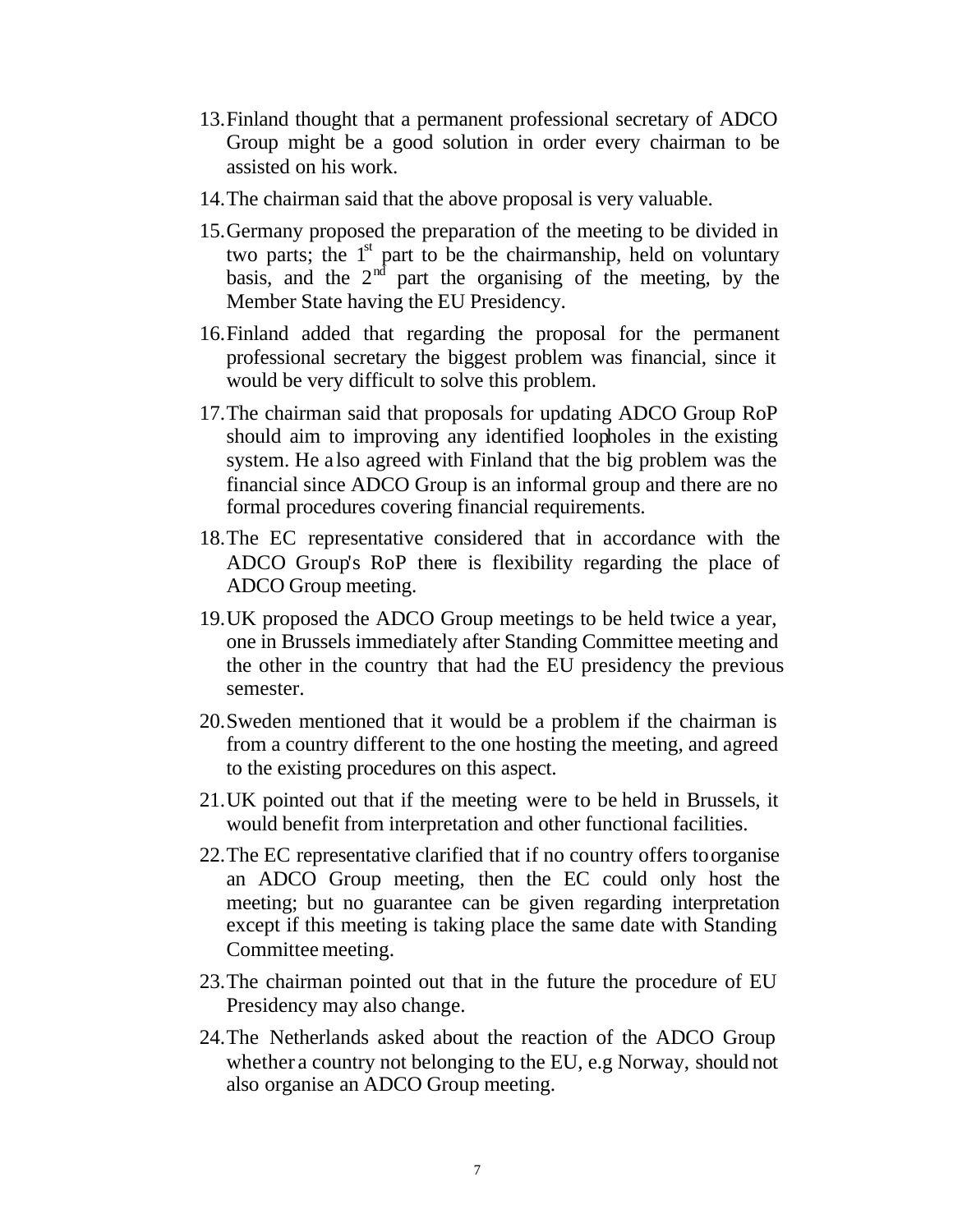- 25.Norway said that it could not host an ADCO Group meeting since it attends such meetings as observer.
- 26.The chairman asked about the real problems experienced with the existing ADCO Group RoP.
- 27.Finland replied that in many items there was no follow up procedure and that this is the main problem. Also proposed a working correspondence group to be established for updating the ADCO Group RoP.
- 28.The chairman agreed with the above proposal and asked Finland whether it would be willing to chair this group.
- 29.Finland said that they would prefer that the chairmanship of this group be taken by another country.
- 30.Norway said that more ADCO Group members should be active with the procedures of this group.
- 31.Sweden proposed that the chairmanship is changed every year and the ADCO Group Meetings are held once per year.
- 32.Germany found the proposal that the chairmanship would last for one year very difficult and not functional and proposed to chair a working group for updating the ADCO Group RoP, provided that 4 to 5 members would participate.
- 33.Finland said that this working group should start on correspondence basis through the CIRCA web page and the work of the group could be finalised at a meeting in Hamburg.
- 34.The Netherlands were of the opinion that changes to the RoP were not necessary at all.
- 35.The chairman said that the above working group would examine the necessity of changing ADCO Group RoP. He also asked if a member of this working group could be from a Candidate country.
- 36.EC considered that the members of the group should be representatives of Member-States and not Candidate Countries.
- 37.The chairman summarised the discussion on this item saying that it was decided to establish a Working Group for updating the ADCO Group's RoP, which would be chaired by Germany and start its work initially on correspondence basis. The Group would conclude its work in a meeting in Hamburg-Germany. Finland, UK and Netherlands volunteered to participate in this working group. Representatives from other Member States are invited to send to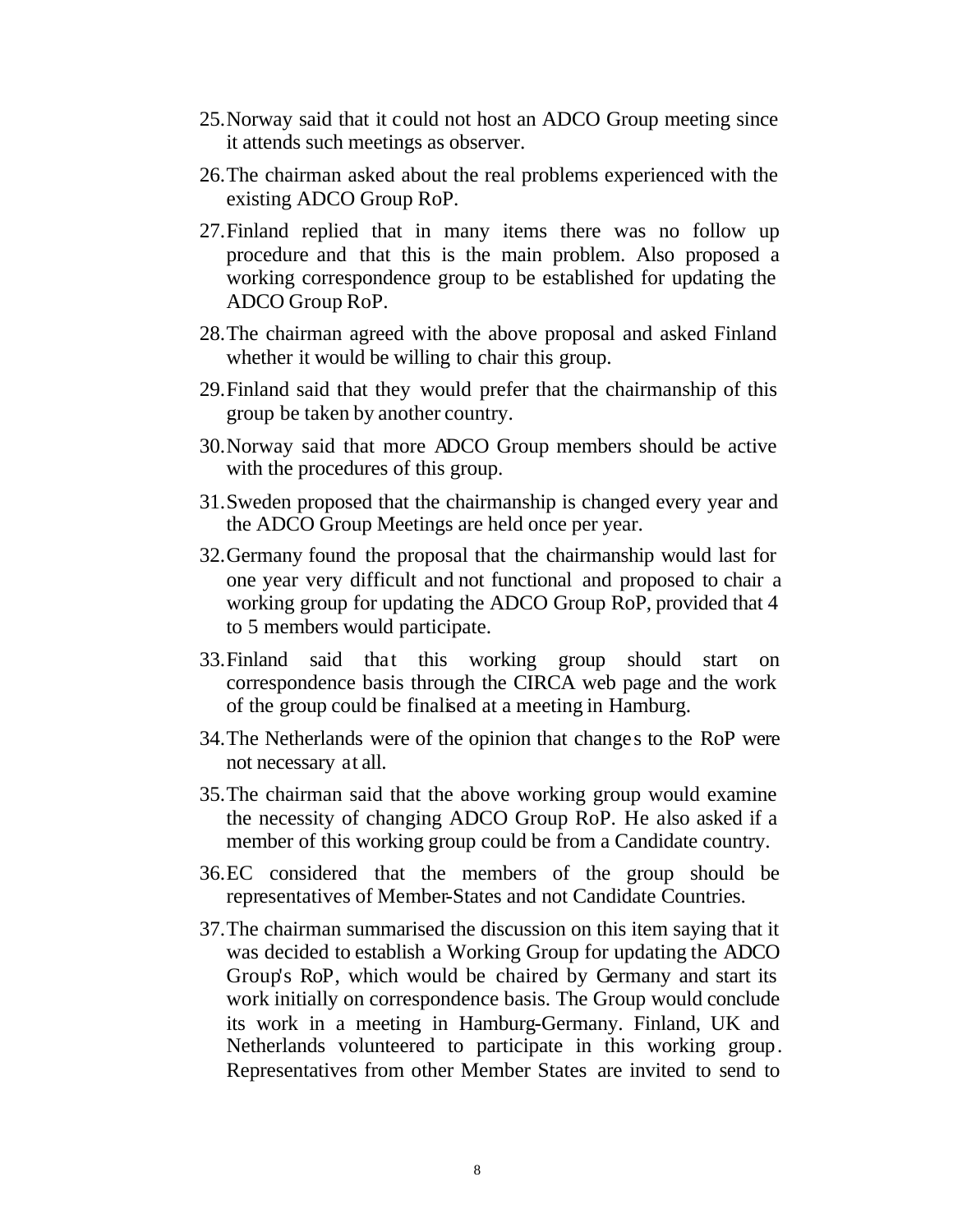Mr. Schmidt of Germany their comments regarding updating the RoP of the ADCO Group.

### 7. *Presentation by EC representative, who attended the RSG meeting in March 2003*

- 1. The chairman pointed out that since the representative Portugal who attended the last RSG meeting was not present, a short description of the meeting will be given the  $2<sup>nd</sup>$  day of the ADCO Group meeting by the RSG chairman. Nevertheless, since also Mr. Renders from EC attended the last RSG meeting, the chairman requested Mr. Renders to give his views.
- 2. Mr. Renders explained that he could only attend the first half of the first day of the meeting, due to commitments related to the second reading in European Parliament of the proposal to amend the Directive. The topics raised during that part of the RSG meeting concerned the role of RSG, its relationship with the other groups established under the Directive and the alleged lack of Commission support for the work undertaken by RSG. He also reported that some RSG members took a negative stance on the decision by the Standing Committee to disapprove some Recommendations For Use (RFU's) issued by RSG. In reply to these criticisms, RSG members were reminded that their remit was limited to the technical aspects of the conformity assessment procedures under the directive, and that they should not interfere with issues falling within the remit of the Market Surveillance Authorities and the Commission services.
- 3. The chairman thanked Mr. Renders for this presentation.

#### 8. *RSG RFU's*

#### *First indent. Outstanding RFU's 15, 38, 41 and 42*

- 1. The chairman pointed out that although Portugal was not present, it had submitted very valuable comments in writing, which should be discussed.
- 2. Finland pointed out that as per updated RSG Guidelines dated 06- 06-2003 RFU No38 has been withdrawn.
- 3. EC mentioned that RFU No15 has been modified in accordance with ADCO Group recommendations and RFU No38 has been withdrawn. With regard to RFU No41, the problem is that at the last RSG meeting RMAG decided not to continue with the service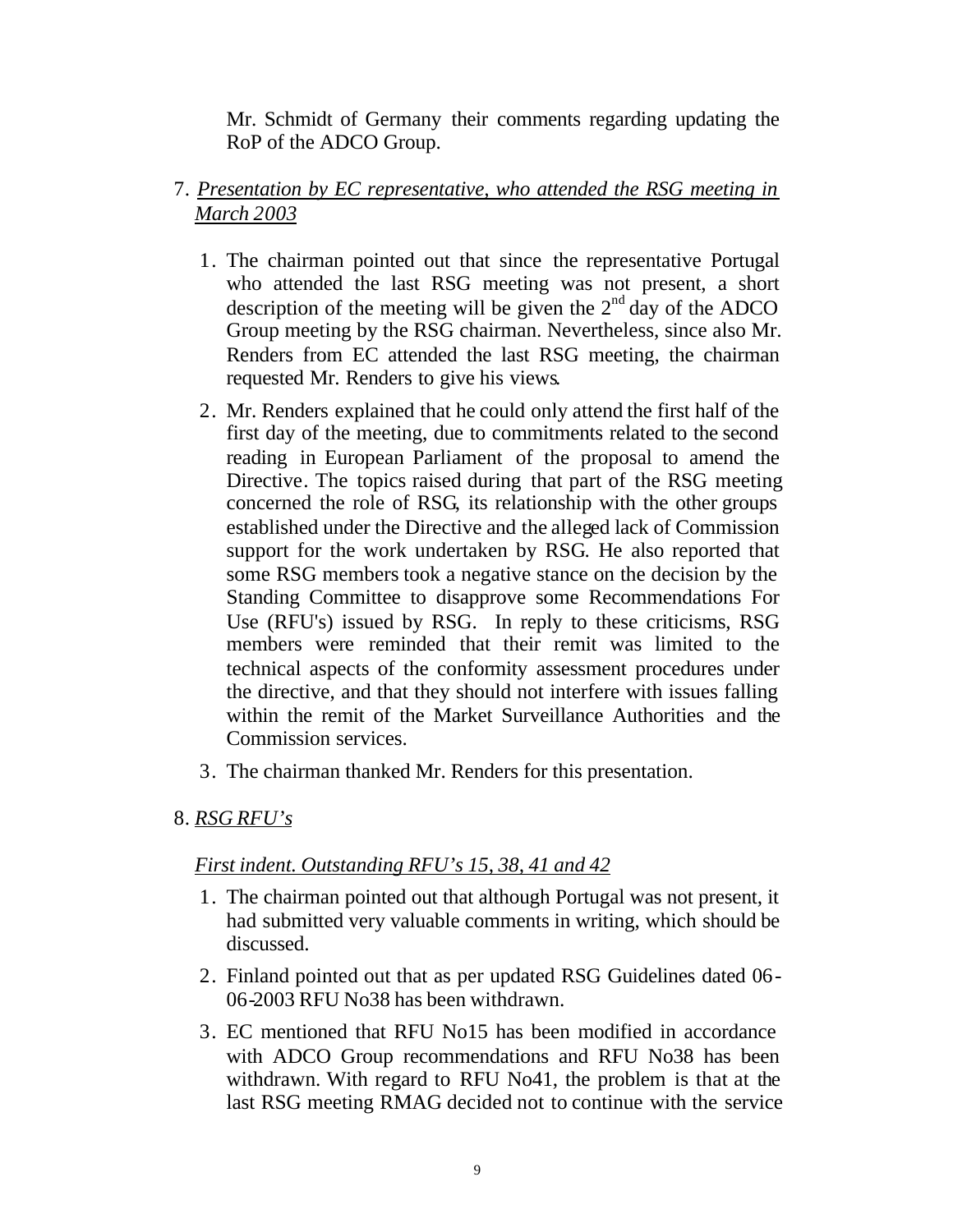of providing MIC to manufacturers outside the EEA. In the light of this change, the EC representative considered that Portugal's proposal for RFU No41 was offering an acceptable alternative.

- 4. Finland and Netherlands agreed with Portugal's proposal regarding RFU No41.
- 5. The chairman said that according to RSG Guidelines RMAG could provide required service as per RFU No41, but since after the last RSG meeting this could not be continued, then Portugal's proposal could be followed provided that RSG would be informed accordingly in order to update/delete this RFU.
- 6. Finland agreed with Portugal's proposal regarding RFU No42.
- 7. EC mentioned with regard to RFU No42 that there was a problem for second hand boats.
- 8. Finland commented that in the amended directive the manufacturer is defined.
- 9. The chairman agreed with Finland's last remark.
- 10.Sweden also agreed with Portugal's proposal regarding RFU No42.
- 11.The Chairman concluded by saying that since RFU No42 has to be deleted, the solution of the problem is offered by Portugal's proposal.

#### *Second indent. The method of handling new RFU's in the future*

- 1. Finland, Sweden and EC indicated their support for Portugal's proposal as regards the handling of RFU's in the future.
- 2. UK proposed to reflect the change of method of handling new RFU's to the update of ADCO Group RoP. In this respect a Working Group could be established by EC.
- 3. EC pointed out that Standing Committee is responsible for setting up Working Groups.
- 4. Sweden asked if ADCO Group may invite the Standing Committee to set up a working group for the handling of new RFU's.
- 5. Finland replied that legal aspects might be faced.
- 6. The chairman agreed with Finland and concluded that Portugal's proposal was accepted.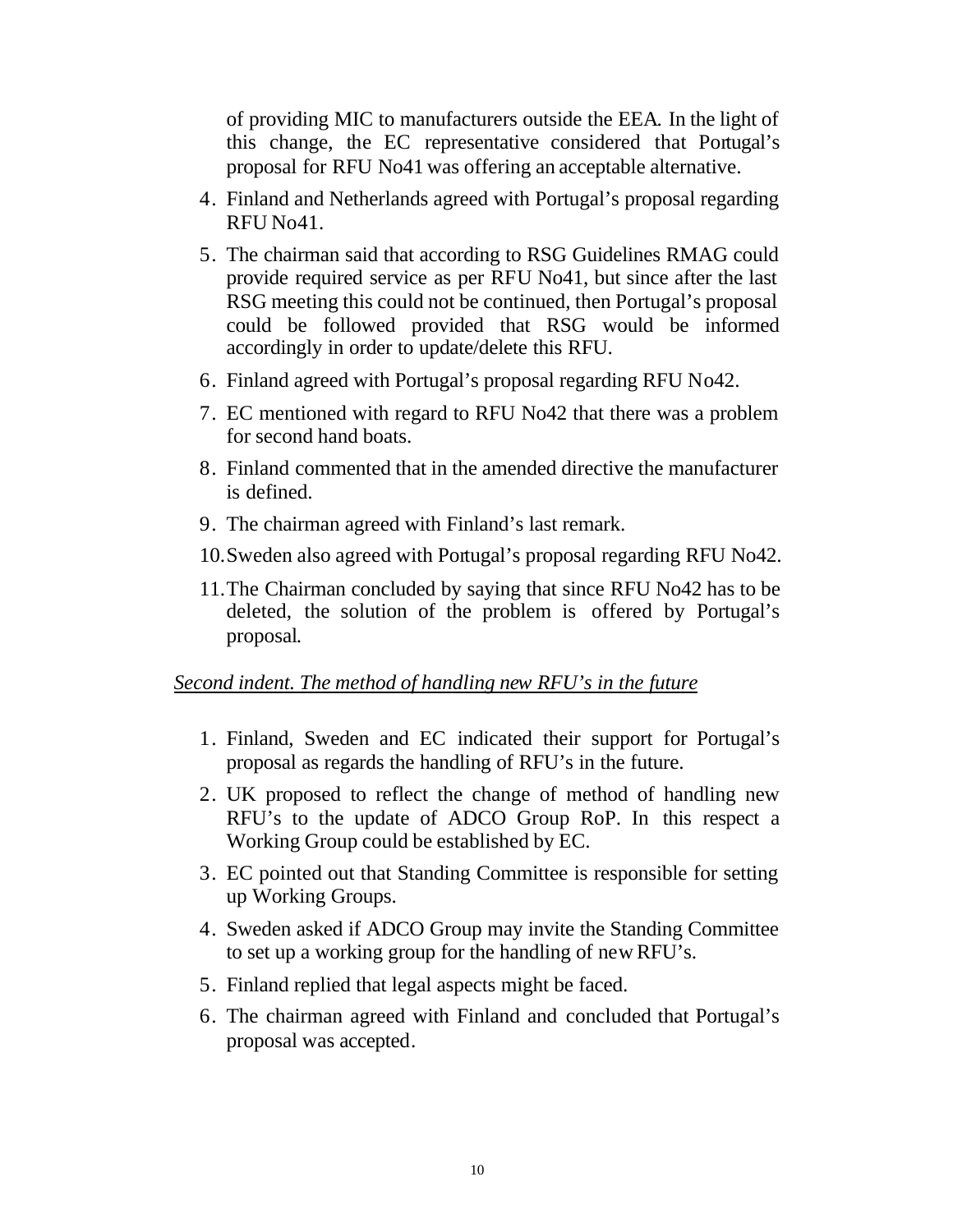- 9. *The common checklist for market surveillance State of play*
	- 1. Finland gave a presentation regarding checklist for market surveillance used in this country.
	- 2. Finland proposed that in every ADCO Group meeting 2 or 3 countries should give similar presentations.
	- 3. The chairman thanked Finland for its presentation. With regard to the proposal made he invited the member-states to prepare similar presentations in the next ADCO meetings on voluntary basis.
- 10. *Regulations to be followed in relation to navigation lights arrangement*
	- 1. The chairman referred to para 5.7 of Annex I of the RCD according to which navigation lights shall comply with COLREG 72 or CENVI Regulations.
	- 2. Finland said that CEN's update of relevant standards should be awaited in order participants to be informed for any new adopted standard regarding navigation lights.
	- 3. Germany referred to the necessity of harmonised standards.
	- 4. Finland mentioned that the problem would be solved if COLREG 72 were to be amended.
	- 5. The chairman said that until harmonised standards come into force, existing regulations should be followed, i.e. COLREG 72 and national regulations.
	- 6. EC and Norway concurred with the chairman's opinion.
	- 7. Finland said that at this country national regulations will be followed until harmonized standards are developed.
- 11. *Procedure for issuance of the Country Code/Manufacturers Identification Code*
	- 1. This agenda item has already been discussed under agenda item 8 (RFU 41) and therefore no further discussions took place.
- 12. *Declaration of Conformity Form Amendment Proposals*
	- 1. Sweden said that the proposed form for the DoC was ready and could be posted on the CIRCA web page.
	- 2. Finland agreed with the proposed form of the DoC.
	- 3. The EC representative suggested that since the CIRCA web page is not a public website, a wider publication of the DoC could be made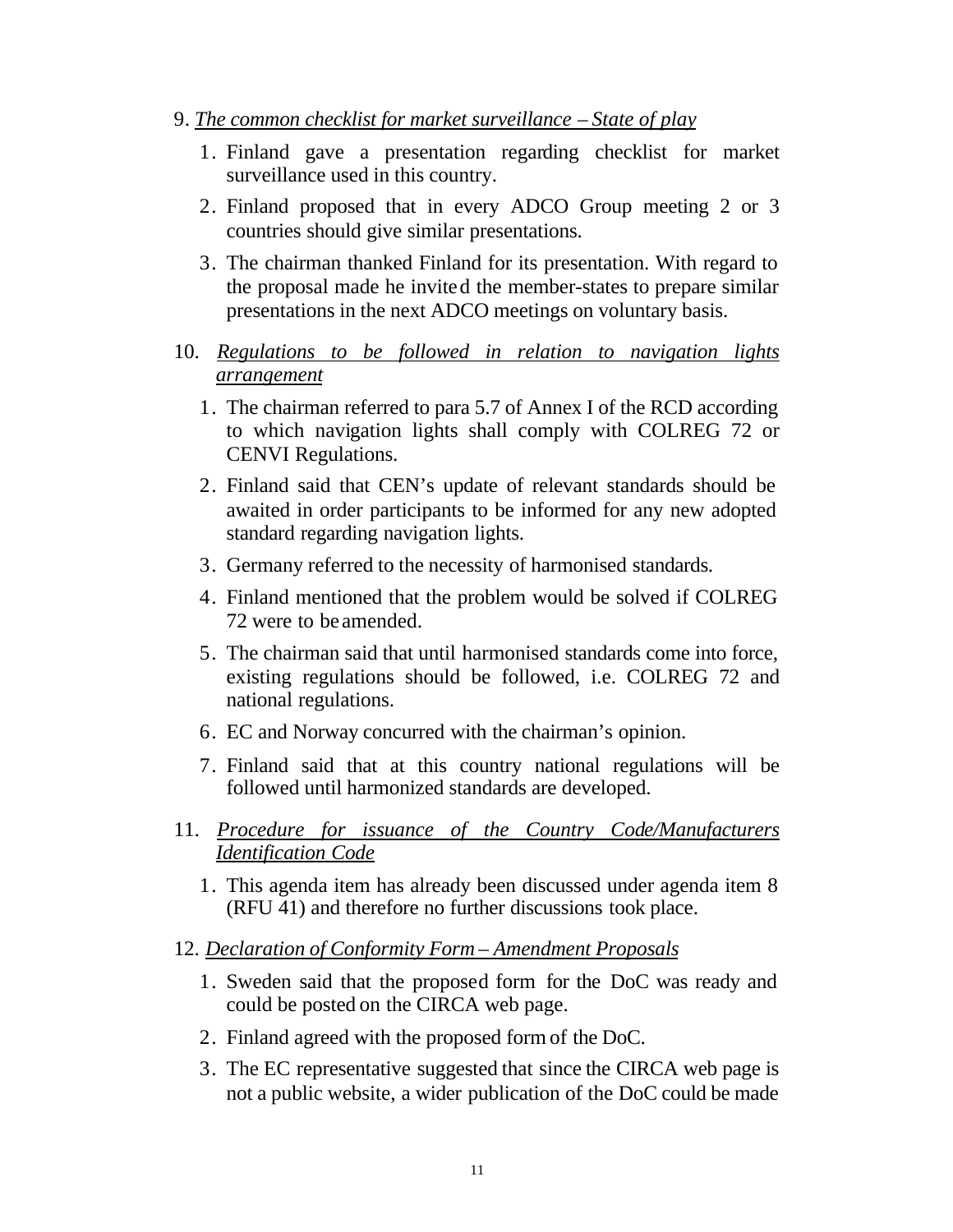both by including it in the updated CC Guide and by asking also RSG and ICOMIA to distribute it amongst their members.

- 4. Sweden proposed every country to translate the DoC in its own language based on the proposed Swedish/English text.
- 5. Germany stressed that this form could be considered only as a suggestion form.
- 6. Sweden clarified that the last version of the DoC form including all relevant comments is dated 03-06-2003.
- 7. The Netherlands asked clarification on the language in which DoC should be written.
- 8. Belgium commented that there was an error on the form at the end of  $1<sup>st</sup>$  page where a signature is required.
- 9. Germany considered that the DoC after finalisation should be posted in the CIRCA web page permanently.
- 10.In reply to the comments by Belgium, the EC representative pointed out that according to page 5 of the Blue Book at the end of the  $1<sup>st</sup>$  page both the signature and title or equivalent marking should be included in the DoC.
- 11.The chairman concluded the discussion by confirming that the use of this form for the DoC was not compulsory but recommended, and should be posted on the CIRCA web page. The final version including the changes to accommodate the comments by Belgium would be circulated during the  $2<sup>nd</sup>$  day of the meeting.

#### 13. *Any other business*

- 1. There was no any issue raised under this agenda item.
- 14. *Closing remarks and issues to be carried forward to the second day meeting*
	- 1. The chairman summarised the issues to be brought forward to the  $2<sup>nd</sup>$  day as agreed during the 1<sup>st</sup> day meeting:
		- a. RSG should be informed regarding the conformity assessment modules to be applied for craft with Lh less than 12.0 m;
		- b. RSG will be asked to make a presentation of the last RSG meeting, including handling of open RFUs, and
		- c. The final DoC form should be circulated to RSG and ICOMIA and recommended for use by their members.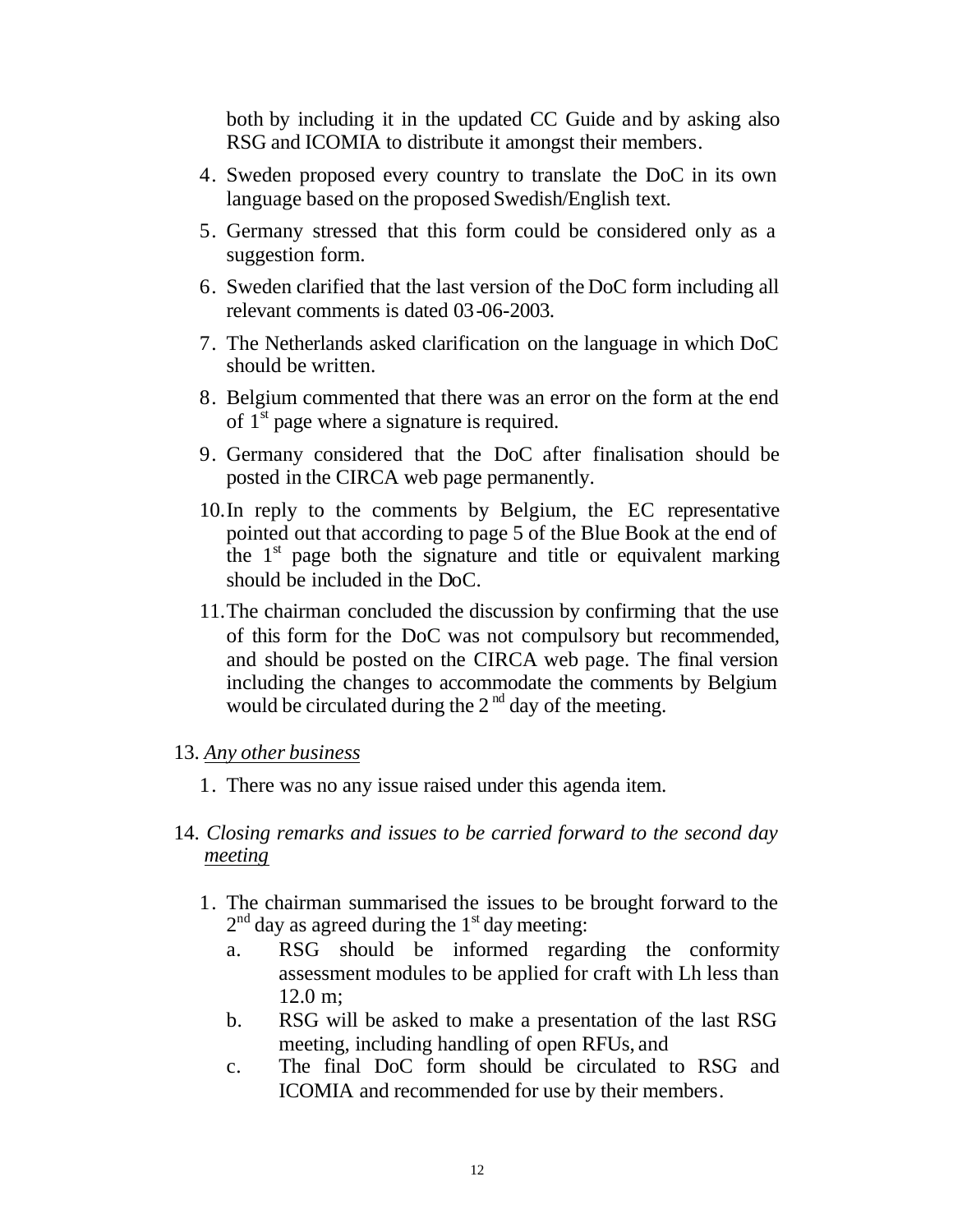2. In addition as agreed, the item "Update on the amendment of the Directive (Trialogue results) should be discussed on the  $2<sup>nd</sup>$  day under "Any other business"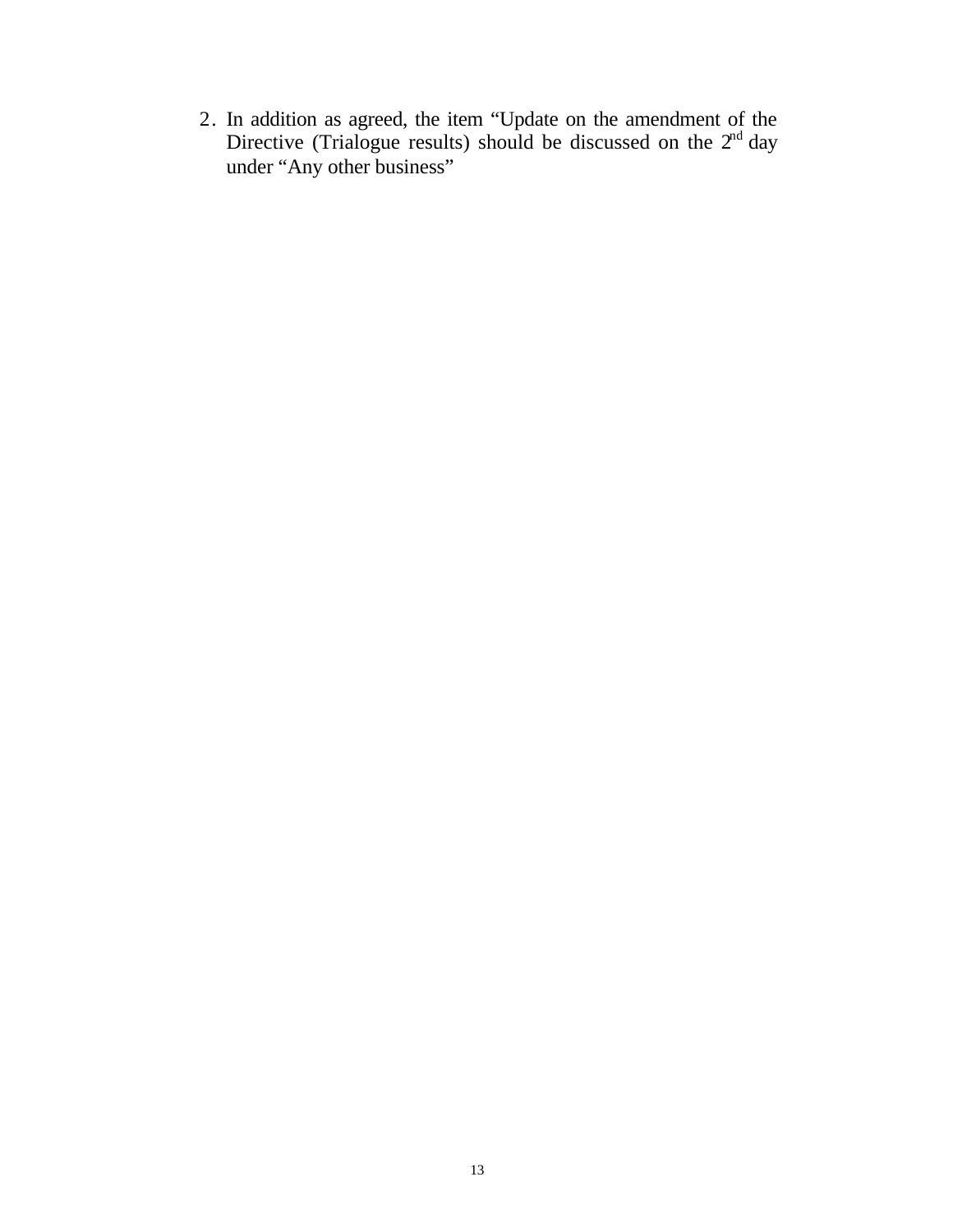## *2 nd Day*

- 1. *Opening of the meeting*
	- 1. The chairman Mr. Vondas opened the meeting welcoming in particular the participants from ICOMIA, RSG, HRS and SECAPLAS who attended the meeting on the second day only.
- 2. *Approval of the Agenda*
	- 1. The following agenda was approved with the modification agreed on the  $1<sup>st</sup>$  day:
		- *1. Opening of the meeting*
		- *2. Approval of the agenda*
		- *3. Issues identified from meeting day one*
		- *4. RSG Chairman Outcome of the work in RSG RSG meeting in March 2003*
		- *5. Icomia Presentation of issues of importance*
		- *6. CEN consultant Update on Standardisation*
		- *7. Presentation by the Hellenic Notified Body (Hellenic Register of Shipping)*
		- *8. Updated Guide to the application of the Directive 94/25/EC*
		- *9. Any other business Update on the amendment of the Directive (Trialogue results)*

*10.Action points and issues to be carried forward to next meeting 11.Closing remarks and date and place of next meeting*

- 3. *Issues identified from meeting day one*
	- 1. The chairman referred briefly to the main conclusions from the  $1<sup>st</sup>$ day of the meeting, i.e. the finalization of outstanding RFUs, the procedure to be followed for handling new RFUs in the future, the finalization of the Declaration of Conformity Form and the Modules to be followed for craft with Lh less than 12.0 m.

### 4. *RSG Chairman – Outcome of the work in RSG – RSG meeting in March 2003*

1. RSG chairman presented the minutes of the last RSG meeting, which have been posted in CIRCA web page. He also pointed out that the next meeting will take place in Brussels and that the role of RSG with regard to the RCD Directive should be clarified.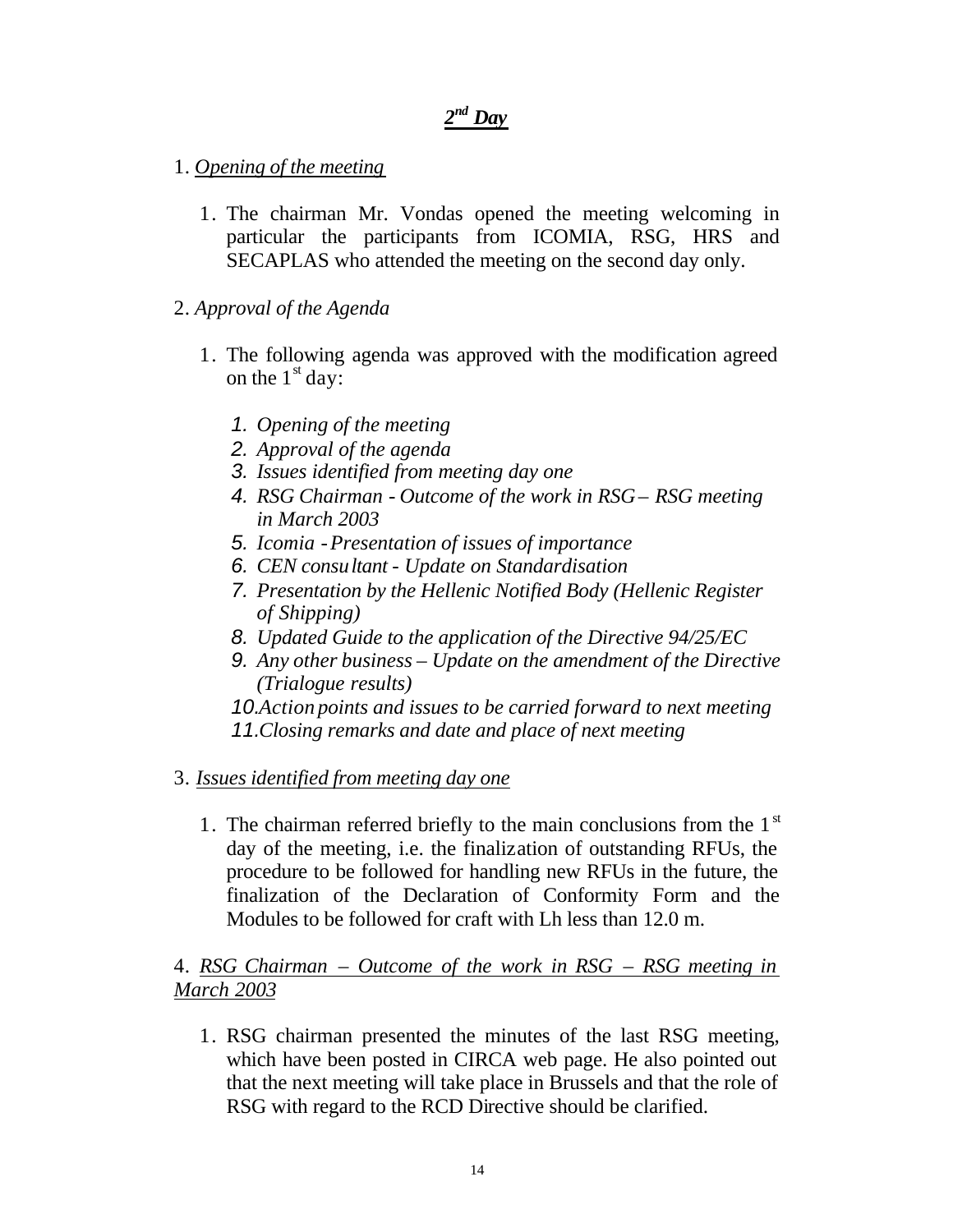- 2. The Netherlands asked whether Member States may draw more detailed information from RSG website since presently only the general information is accessible to them.
- 3. The RSG chairman said that the secretary of RSG would be informed accordingly to allow member-state's officials to access the restricted information from RSG website.
- 4. Finland pointed out that information taken from a website rather than through correspondence allows faster response and improves follow-up procedures.
- 5. RSG chairman mentioned that ADCO members could be "authorized", e.g. via password, to enter into RSG website "restricted" area allowing also relevant internet discussions.
- 6. Finland asked whether the procedure of handling PFEs will remain as it is now, i.e. PFE by a member state  $\rightarrow$  EC  $\rightarrow$  RSG, or PFEs should be addressed to RSG directly.
- 7. Mr. Renders said that EC should play an intermediate role in the above procedure and ADCO Group should always be involved.
- 8. RSG pointed out that as per RSG RoP PFEs come from Notified Bodies.
- 9. Finland proposed PFEs to be sent through EC with copy to RSG chairman, in order to avoid any problem if no ADCO member participates in RSG meeting.
- 10.The RSG chairman said that when a PFE is received, then is posted in RSG website and after 4 weeks a voting procedure is carried out. If the result of voting is positive then during the following RSG meeting it is decided whether an RFU can be developed.
- 11.ICOMIA asked how to deal with problems relating to market surveillance.
- 12.EC pointed out that it was up to ADCO Group to decide/discuss such items.
- 13.The chairman said that similar discussions may also take place in RSG meetings.
- 14.Finland mentioned that the only information regarding market surveillance activities can be found in the previous minutes of ADCO Group meetings.
- 15.ICOMIA said that a relevant mechanism should be established.
- 16.UK said that a restricted section in CIRCA web page should be a good idea for non public discussions.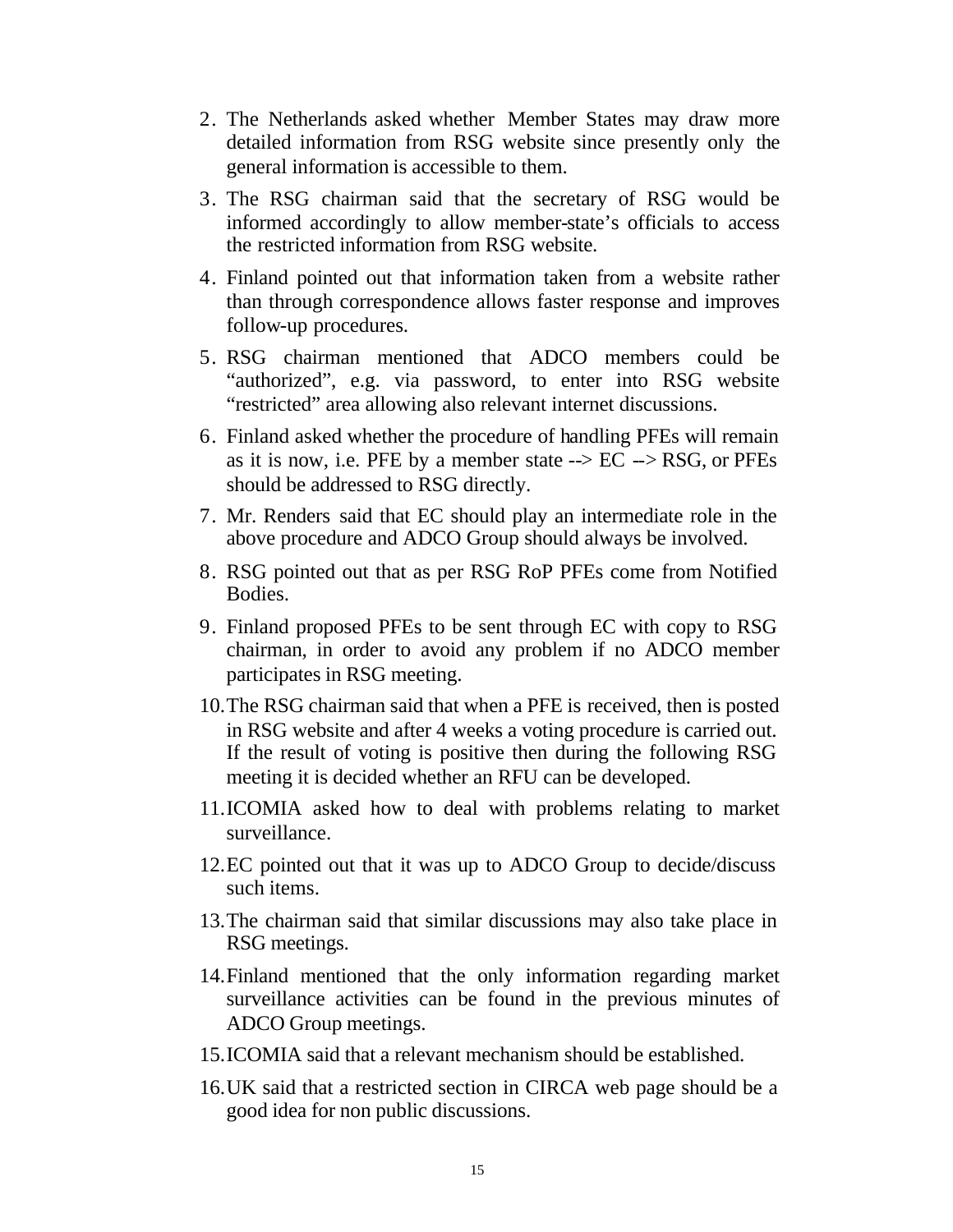- 17.The chairman agreed that CIRCA should ensure confidentiality.
- 18.EC pointed out that CIRCA should not be used as ADCO Group website only.

#### 5. *Icomia – Presentation of issues of importance*

- 1. The ICOMIA representative, Mr. Tony Rice, gave a presentation outlining important items for the recreational craft industry.
- 2. Germany pointed out that it might be the correct time for ADCO Guidelines to be prepared.
- 3. Finland mentioned that some members do not regularly participate in ADCO meetings and therefore a complete understanding of recreational craft industry problems in EC is not possible.
- 4. ICOMIA asked how the Declaration of Conformity will be circulated.
- 5. The chairman said that it will be published on the CIRCA website.
- 6. The EC representative asked ICOMIA how they could claim that market surveillance activities lead to distortion of competition, considering that market surveillance authorities are not involved in the certification procedure. On ICOMIA's plea for greater transparancy on the ADCO activities, Mr. Renders agreed but called for reciprocity and asked what kind of information from the ICOMIA website could be acceded by ADCO Members and to what extend they could also be represented at ICOMIA meetings.
- 7. ICOMIA replied that market surveillance is applied differently from country to country and that this practice causes problems to the industry. Mr. Rice confirmed that ICOMIA technical experts attend RSG meetings and ICOMIA meetings could be opened to market surveillance authorities for participation.
- 8. EC asked whether ADCO members could have access to the restricted part of the ICOMIA website.
- 9. Finland said that members of the ADCO Group could benefit from their participation to ICOMIA meetings if they wish so and for this reason details on date and place of ICOMIA meetings may be published in CIRCA web site.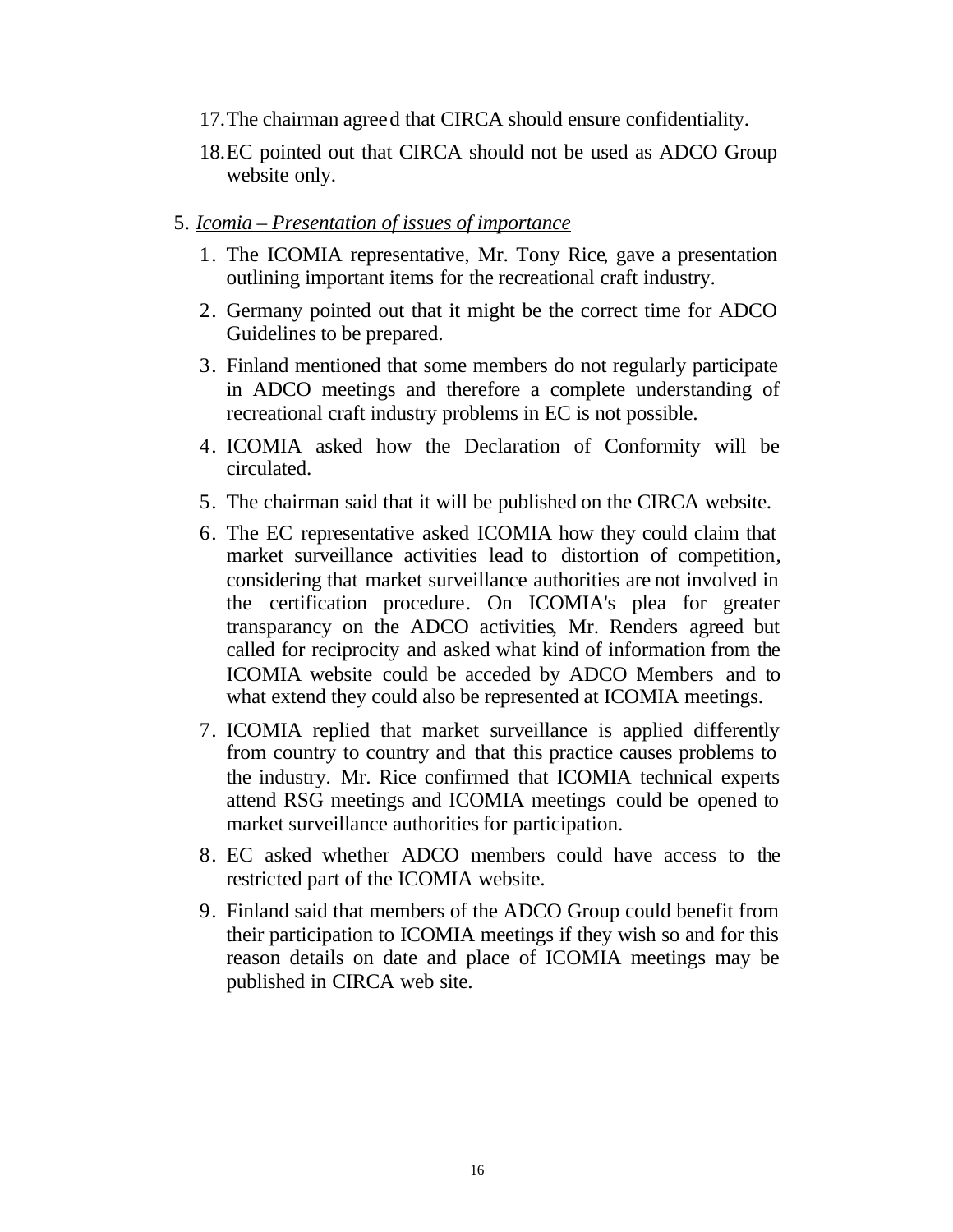- 6. *CEN consultant Update on Standardisation*
	- 1. The chairman informed the participants that the CEN representative was not present and therefore presentation by CEN was not possible.
	- 2. Austria referred to the necessity of developing harmonized standards.
	- 3. RSG chairman said that RSG updated Guidelines include CEN updated standards and in RSG website updated information regarding the status of these standards can be found.
- 7. *Presentation by the Hellenic Notified Body (Hellenic Register of Shipping)*
	- 1. HRS representative Mr. Theodoulides gave a presentation regarding HRS activities with regard to the requirements of the Directive as a notified body. At the end of his presentation, HRS representative made some comments regarding ineffective market surveillance resulting in reduced safety levels for some craft.
	- 2. The chairman clarified that the last comments did not have official status and felt that they were outside the responsibilities of a notified body.
	- 3. Finland asked about the application of recreational craft Directive in Greece in particular regarding safety matters.
	- 4. Greece and HRS representative confirmed that the recreational craft Directive is strictly applied and no safety loopholes are identified.
	- 5. Norway asked if a voluntary certificate can be issued for every recreational craft.
	- 6. EC clarified that there is no such provision in accordance with CC guide, since this is not a regulatory requirement, and a voluntary certificate is not foreseen in the directive.
	- 7. Finland mentioned that as per ISO Standard 12400 owners' manual should be accompanied by some form of certification.
	- 8. Germany said that the owner's manual should not include any voluntary items.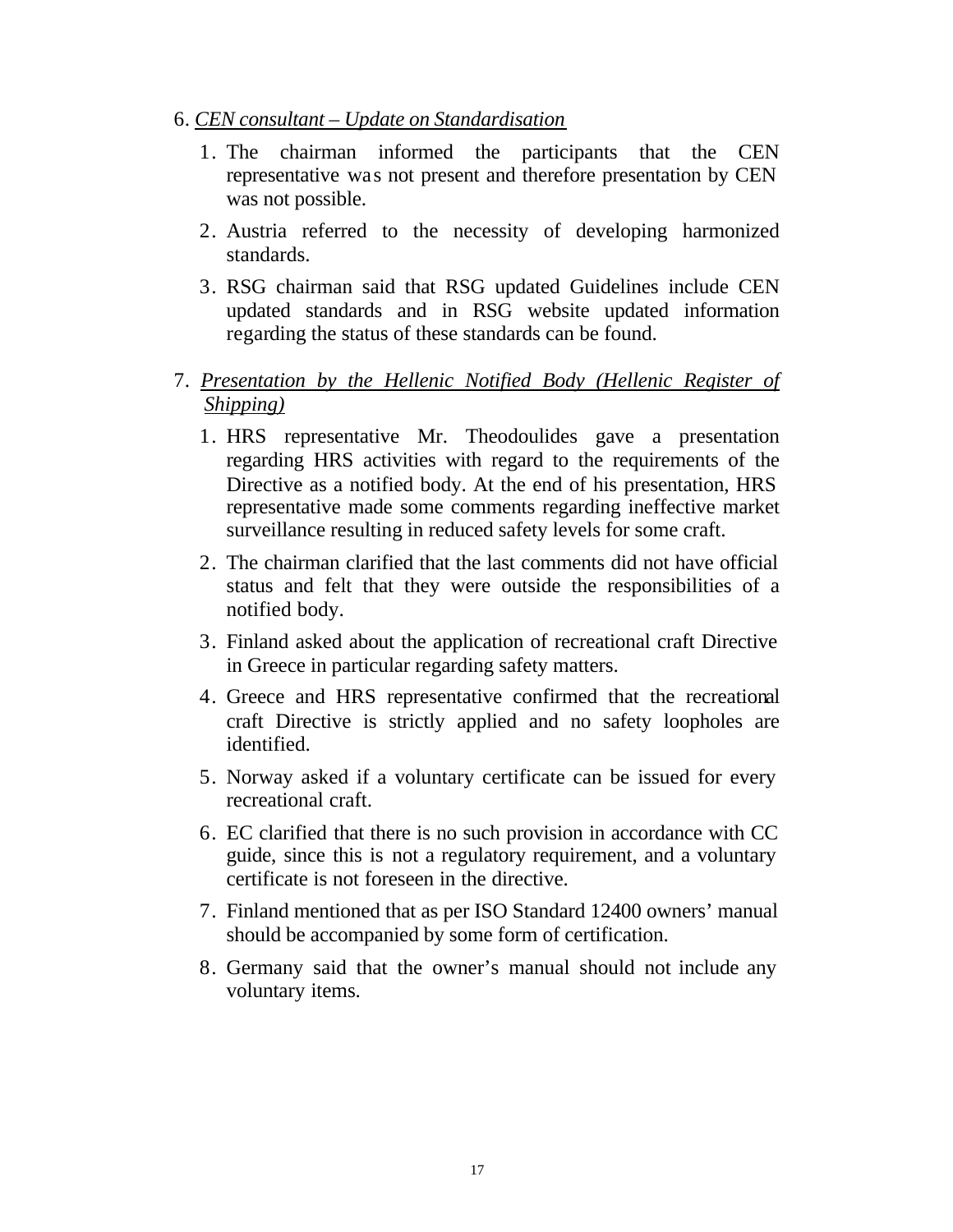- 8. *Updated Guide to the application of the Directive 94/25/EC*
	- 1. The Netherlands proposed this item not to be discussed due to the time constraints and since Finish comments had not been taken into consideration.
	- 2. Austria said that the update of the CC guide should rather be finalized by a working group set up by the Committee.
	- 3. Finland and Germany agreed with Netherlands proposal.
	- 4. EC pointed out that the Standing Committee decided in its last meeting (January 2003) that the updated CC guide will be presented to the next ADCO meeting for a final consideration with the aim of publishing it before the end of the year after its adoption by written procedure by the Standing Committee.
	- 5. Finland had some doubts if the guide could be finalized at this meeting having also in mind that Portugal, EBA and CEN were not present.
	- 6. EC proposed to start the discussion on this item and to proceed as far as possible because otherwise the publication of the updated guide would not be possible within the time frame set by the Standing Committee.
	- 7. The Netherlands proposed to discuss this item during an Expert Group meeting to be held within 4 weeks time.
	- 8. EC pointed out that Netherlands' proposal is not in line with the Standing Committee's decision during last meeting.
	- 9. Sweden proposed a working group to be established to discuss this item through CIRCA web page.
	- 10.Italy said that EC representative Mr. Renders could start the presentation of the updated guide.
	- 11.Finland agreed with Italy, however pointed out that at the end the possibility of a working group establishment may be discussed.
	- 12.Sweden said that the time available for studying the updated guide was very limited.
	- 13.RSG and ICOMIA agreed discussion about this item should begin.
	- 14.UK said that if the publication of the updated CC guide until 31- 12-2003 will not be possible we should wait for the amended directive and the development of a edition of a relevant new guide related to the amended Directive.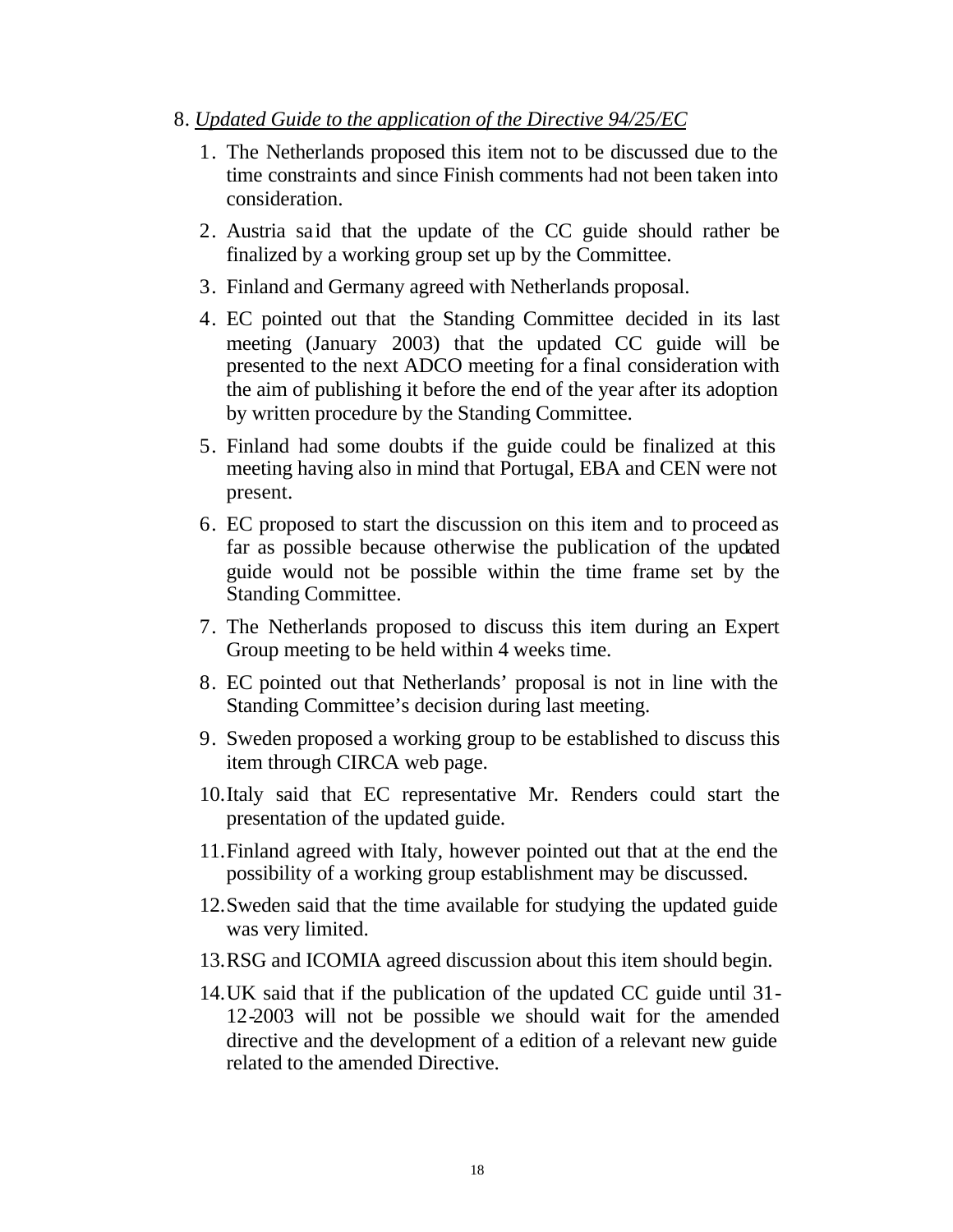- 15.The chairman reminded that CC guide is not a compulsory document and according to the ADCO Group RoP any proposals regarding this guide could be discussed during an ADCO meeting.
- 16.Germany stated that they had no instructions from their Central Government to take any decisions on this item.
- 17.Finally the group agreed to request Mr. Renders to proceed with the presentation of the draft update of the CC Guide.
- 18.Mr. Renders presented in detail the main changes introduced in draft of the updated guide. The main comments raised in reply to the consultation on the update of the CC guide were the following:
	- a) The declaration of conformity form accepted at this meeting should be included in the CC guide as a recommended document for use, be it on voluntary basis,
	- b) Article 4(5) should not contain a reference to which boats the Directive does not apply,
	- c) In 5.4.2 of Annex I, the emergency means of steering should be clarified,
	- d) In Annex XV only the Declaration of Conformity should be included.
- 19.The chairman thanked Mr. Renders for his complete and detailed presentation and concluded that in principle the draft updated CC guide is acceptable. Regarding the outstanding items, these can be finalized through bilateral contacts between the Commission services and the Member States' representatives directly involved in one month's period. With this procedure, the final text of CC guide could be adopted and published before the end of the year 2003.
- 9. *Any other business Update on the amendment of the Directive (Trialogue results)*
	- 1. EC informed the participants that as a result of the trialogue procedure the final text of the amended Directive was approved by the Conciliation Committee. The amended Directive will come into force on 1 January 2005.
- 10. *Action points and issues to be carried forward to next meeting*
	- 1. The chairman briefly mentioned the decisions taken by the group during the two-days meeting and in particular: